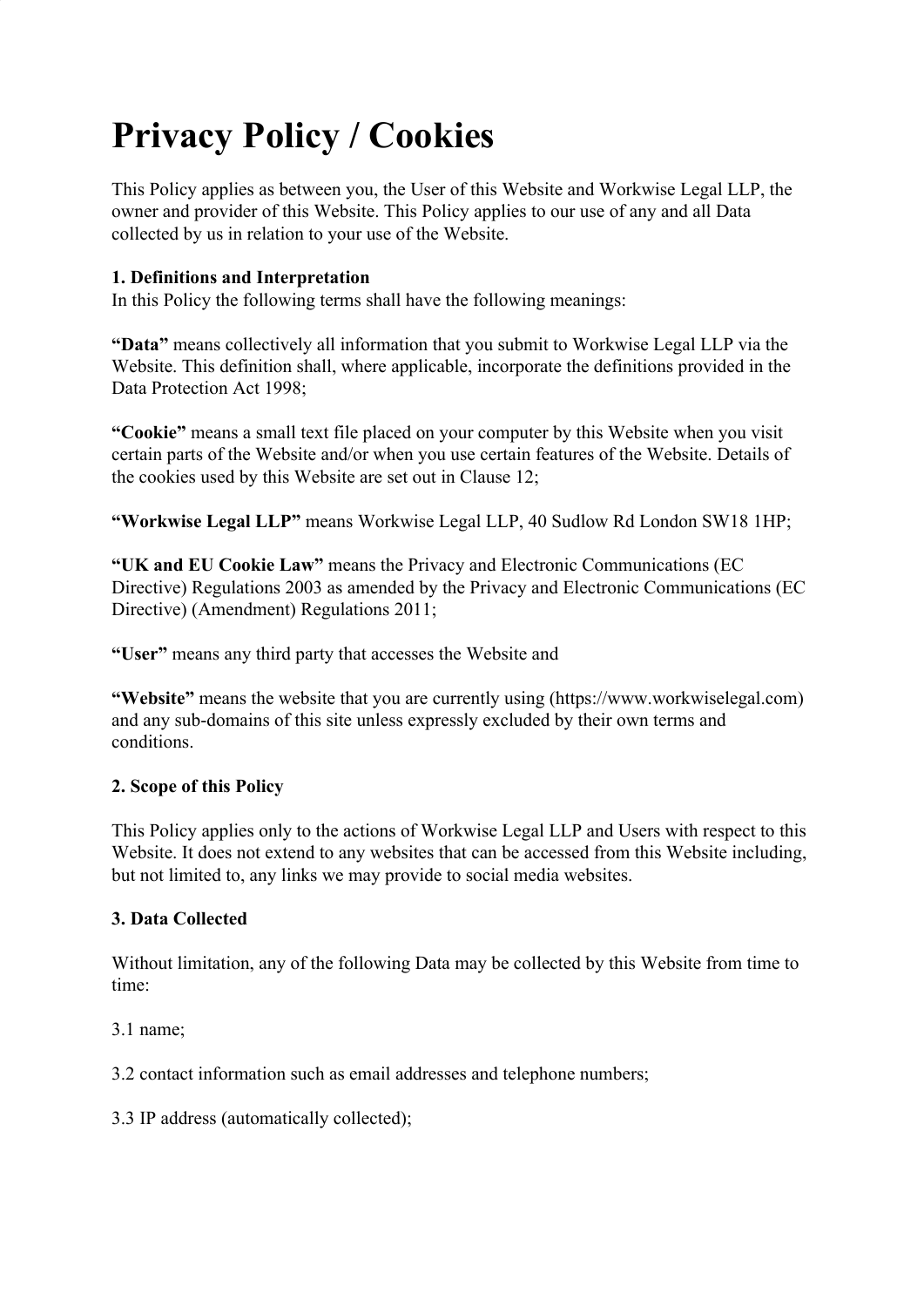3.4 web browser type and version (automatically collected);

3.5 operating system (automatically collected);

3.6 a list of URLs starting with a referring site, your activity on this Website, and the site you exit to (automatically collected);

#### **4. Our Use of Data**

4.1 Any personal Data you submit will be retained by Workwise Legal LLP for twelve months.

4.2 Unless we are obliged or permitted by law to do so, and subject to Clause 5, your Data will not be disclosed to third parties. This includes our affiliates.

4.3 All personal Data is stored securely in accordance with the principles of the Data Protection Act 1998. Fore more details on security see Clause 11 below.

4.4 Any or all of the above Data may be required by us from time to time in order to provide you with the best possible service and experience when using our Website. Specifically, Data may be used by us for the following reasons:

4.4.1 internal record keeping;

4.4.2 improvement of our products / services;

4.4.3 transmission by email of promotional materials that may be of interest to you;

#### **5. Third Party Websites and Services**

5.1 Workwise Legal LLP may, from time to time, employ the services of other parties for dealing with matters that may include, but are not limited to, payment processing, delivery of purchased items, search engine facilities, advertising and marketing. The providers of such services have access to certain personal Data provided by Users of this Website.

5.2 Any Data used by such parties is used only to the extent required by them to perform the services that Workwise Legal LLP requests. Any use for other purposes is strictly prohibited. Furthermore, any Data that is processed by third parties shall be processed within the terms of this Policy and in accordance with the Data Protection Act 1998.

#### **6. Links to Other Websites**

This Website may, from time to time, provide links to other websites. Workwise Legal LLP has no control over such websites and is in no way responsible for the content thereof. This Policy does not extend to your use of such websites. Users are advised to read the privacy policy or statement of other websites prior to using them.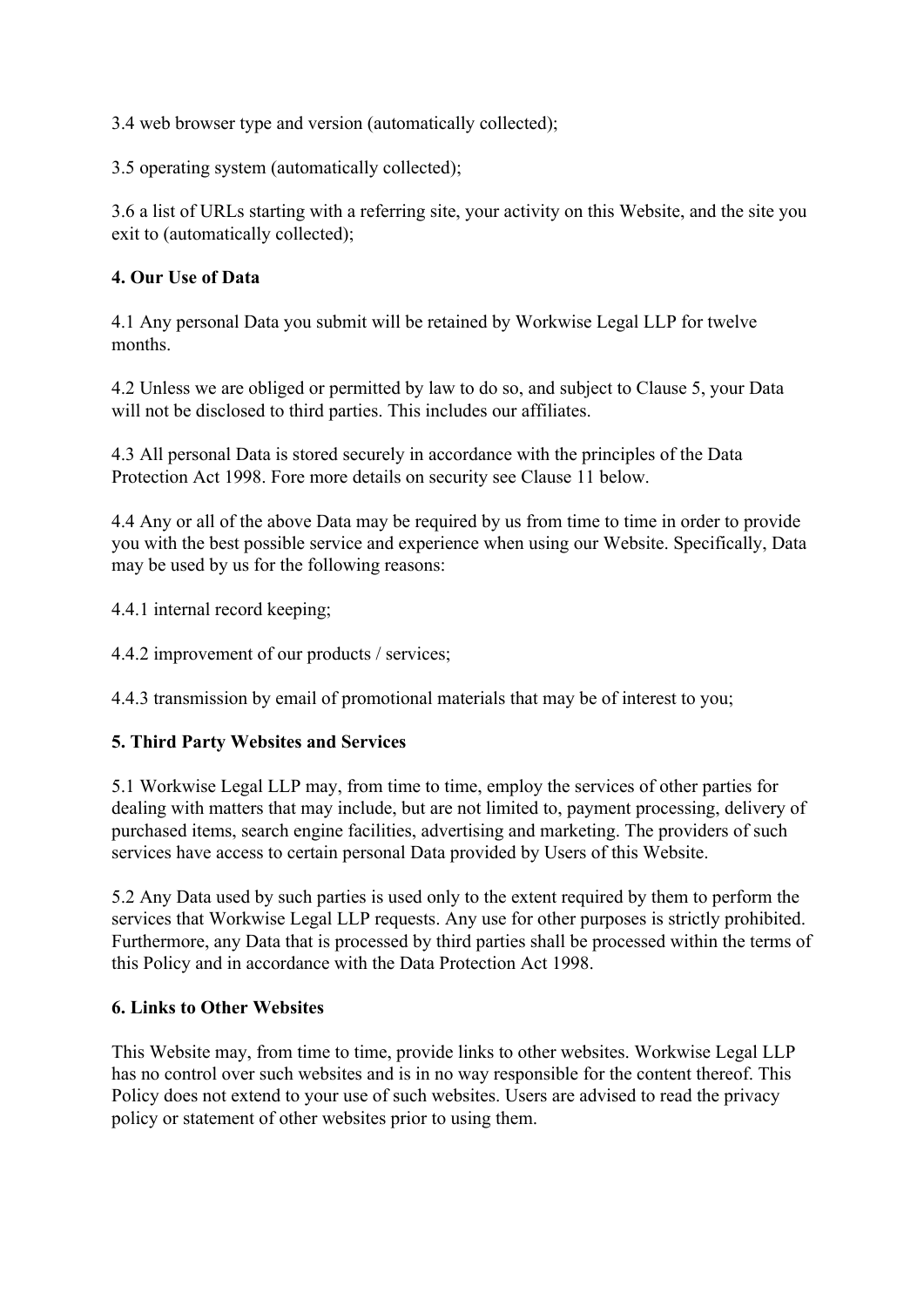## **7. Changes of Business Ownership and Control**

7.1 Workwise Legal LLP may, from time to time, expand or reduce our business and this may involve the sale and/or the transfer of control of all or part of Workwise Legal LLP. Data provided by Users will, where it is relevant to any part of our business so transferred, be transferred along with that part and the new owner or newly controlling party will, under the terms of this Policy, be permitted to use the Data for the purposes for which it was originally supplied to us.

7.2 In the event that any Data submitted by Users is to be transferred in such a manner, you will be contacted in advance and informed of the changes. When contacted you will be given the choice to have your Data deleted or withheld from the new owner or controller.

## **8.Controlling Use of Your Data**

8.1 Wherever you are required to submit Data, you will be given options to restrict our use of that Data. This may include the following:

8.1.1 use of Data for direct marketing purposes; and

8.1.2 sharing Data with third parties.

## **9. Your Right to Withhold Information**

9.1 You may access the Website without providing any Data at all. However, to use all features and functions available on the Website you may be required to submit certain Data.

9.2 You may restrict your internet browser's use of Cookies. For more information see Clause 12.

## **10. Accessing your own Data**

You have the right to ask for a copy of any of your personal Data held by Workwise Legal LLP (where such data is held) on payment of a small fee which will not exceed £20.

## **11. Security**

Data security is of great importance to Workwise Legal LLP and to protect your Data we have put in place suitable physical, electronic and managerial procedures to safeguard and secure Data collected via this Website.

## **12. Cookies**

12.1 This Website may place and access certain Cookies on your computer. Workwise Legal LLP uses Cookies to improve your experience of using the Website and to improve our range of services. Workwise Legal LLP has carefully chosen these Cookies and has taken steps to ensure that your privacy is protected and respected at all times.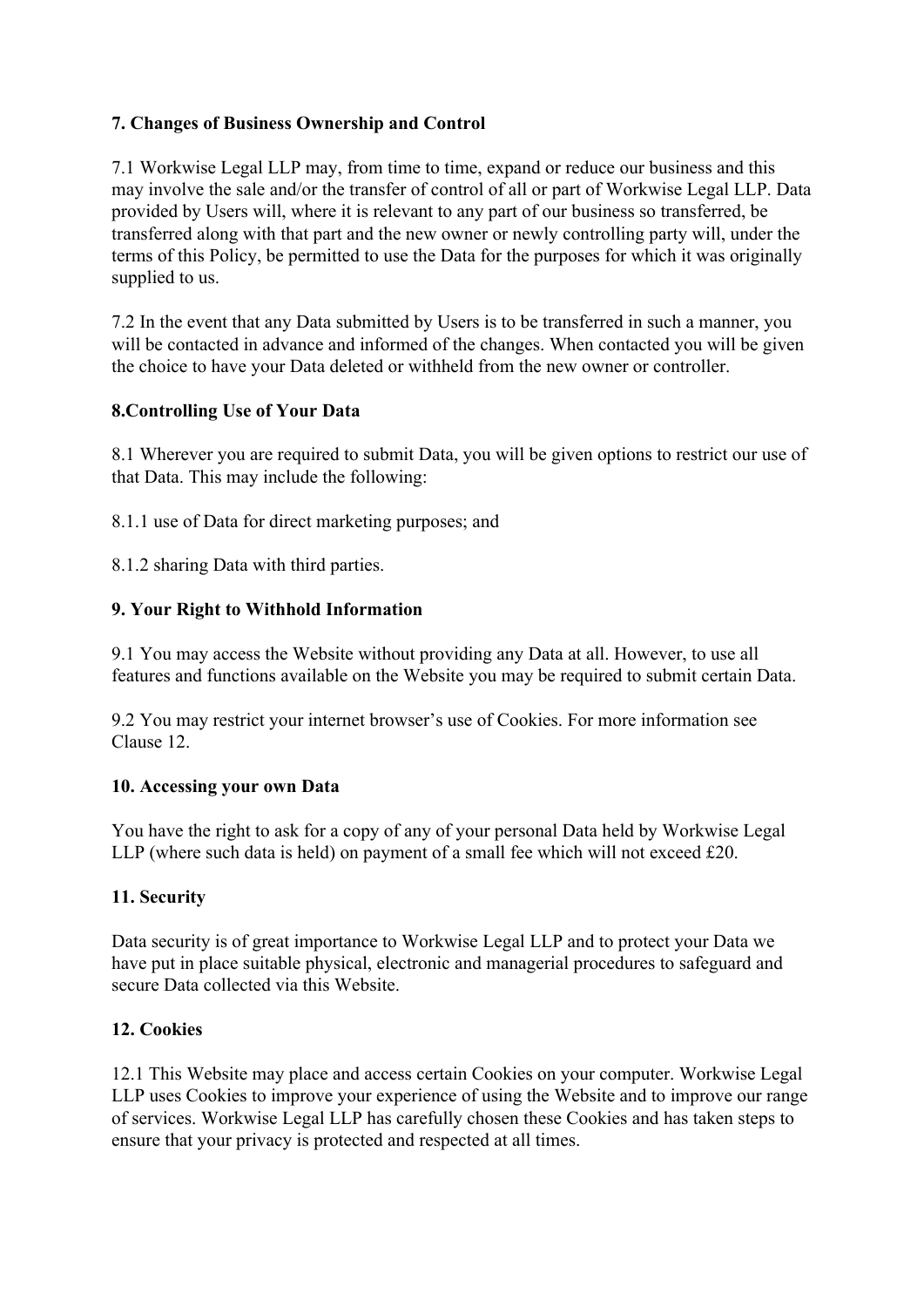12.2 All Cookies used by this Website are used in accordance with current UK and EU Cookie Law.

12.3 Before the Website places any Cookies on your computer, subject to sub-Clause 12.4 and sub-Clause 12.7, you will be presented with a pop-up message bar requesting your consent to set those Cookies. By giving your consent to the placing of Cookies you are enabling Workwise Legal LLP to provide the best possible experience and service to you. You may, if you wish, deny consent to the placing of Cookies; however certain features of the Website may not function fully or as intended.

12.4 Certain features of the Website depend upon Cookies to function. UK and EU Cookie Law deems these Cookies to be "strictly necessary". These Cookies are shown below. Your consent will not be sought to place these Cookies. You may still block these cookies by changing your internet browser's settings as detailed below.

| Name                  | Cookie            | Purpose                                                                                                                                                                       | More Information                                                                                                              |
|-----------------------|-------------------|-------------------------------------------------------------------------------------------------------------------------------------------------------------------------------|-------------------------------------------------------------------------------------------------------------------------------|
| <b>Cookies Policy</b> | civicAllowCookies | Cookie Control:<br>When you accept<br>"Cookies are on",<br>on the Cookie<br>Control user<br>interface overlay,<br>a cookie is set in<br>order to remember<br>your preference. | This cookies is set only after the<br>user has accepted "Cookies are<br>on", on the Cookie Control user<br>interface overlay. |

12.5 This Website places the following Cookies:

12.6 This Website uses analytics services provided by Google Analytics. Website analytics refers to a set of tools used to collect and analyse usage statistics, enabling us to better understand how Users use the Website. This, in turn, enables us to improve the Website and the services offered through it. You do not have to allow us to use these Cookies, as detailed below, however whilst our use of them does not pose any risk to your privacy or your safe use of the Website it does enable us to continually improve our business.

12.7 We use Google Analytics to monitor traffic levels, search queries and visits to this website. Google Analytics stores IP address anonymously on its servers in the US, and neither Workwise Legal LLP or Google associate your IP address with any personally identifiable information. These cookies enable Google to determine whether you are a return visitor to the site, and to track the pages that you visit during your session.

12.8 Google Analytics use Cookies to gather the required information. These cookies are set only after the user has given consent to us to use cookies. You may remove these Cookies and prevent future use of them by following the steps set out below.

12.8 Google Analytics use the following Cookies: